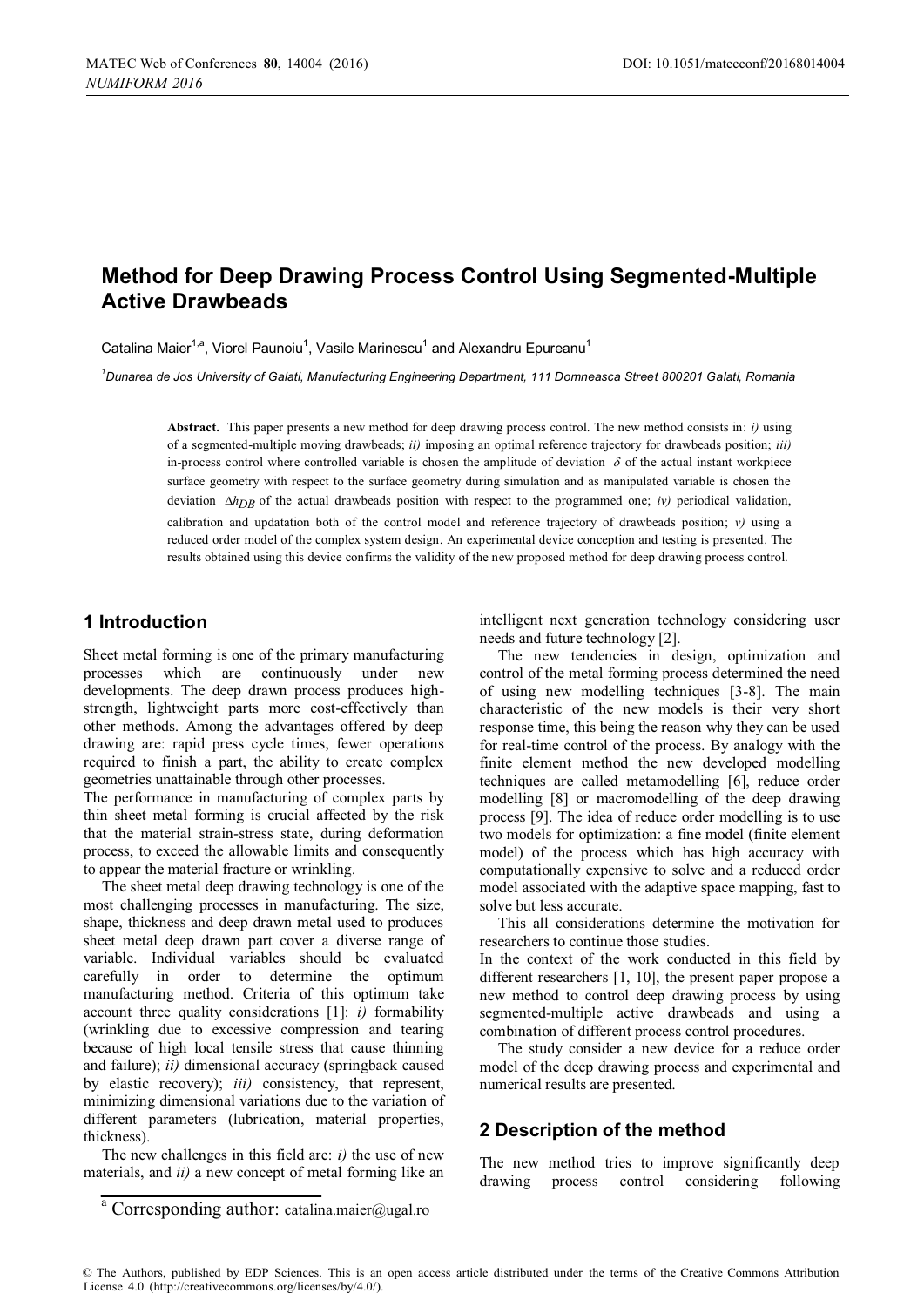requirements: *i)* selection of the correct process variables in order to monitor real state of the material during the process and command the correction; *ii)* reduce time consumption for deep drawing process and control system design by reduced order modelling; *iii)* generation of accurate reference trajectories for the process variables control using FEA and experiments; *iv)* combine different process control procedures and use those principal capabilities.

- In this context, the method's steps are:
	- -**first step** we establish the process variables for complex deep-drawing process;
- -**second step** consist in the design of the reduce order model of the deep drawing process;
- **third step** represents the identification of the reference trajectories and control models, using finite element simulation;
- the **last step** in this algorithm (figure 1), consisting in reference trajectories and control models validation it is optional and is applied only for one deep drawn piece belongs to a dimensional group; the decision point selects, function on the answer YES/NO to the question "is it the first piece for the dimensional group?", if we proceed or no the experimental validation.



**Figure 1**. Algorithm of the new control process method

#### **2.1 Process variables**

The ideal in-process control of complex deep drawn would be the stress field control throughout the sheet metal based on cases presented in figure 2, where  $\sigma_{11}$ and  $\sigma_{22}$  represent Cauchy stress tensor components. The limit values of  $\sigma_{22} / \sigma_{11}$  stress ratio, respectively V1, V2 and V3, depend on the material properties and represent the criteria to define the following stress state types:

- stress state  $1 -$  tension+compression with compression dominance determining wrinkles during the process;
- $\bullet$  stress state 2 tension+compression with tension dominance, determining wrinkles after the process, due to the springback;
- stress state 3 biaxial tension when tearing appears.



**Figure 2.** Characteristic stress states during complex deep drawing process

The good stress states (figure 2) represent the objective of the new method in order to respect quality considerations – formability, dimensional accuracy and consistency – presented at the beginning of this paper.

#### **2.2 Reduced order modelling**

In order to reduce time consumption for deep drawing process and control system design a reduce order model of the deep drawing process is applied. The main idea is to decompose complex deep drawing process in macroelements - elementary deep drawing processes and in their identification. Each one of these macroelements represents a particular case of the generalized elementary deep drawing process. The steps of real deep drawing process decomposition consists in: *i)* the *delimitation* of each elementary process and *ii)* his *identification* starting to a generalized elementary deep drawing process in order to establish its characteristics. The resulted process macromodel is less time consuming in comparison with finite element model, assures a very good precision and he is easier to use for the real-time control of deep drawing process [9].

The macromodelling of deep drawing process of any part provides new macroelements for enrich the numerical and experimental database. The decomposition of every real deep drawing process can use this database in order to build its macromodel. Each macromodel is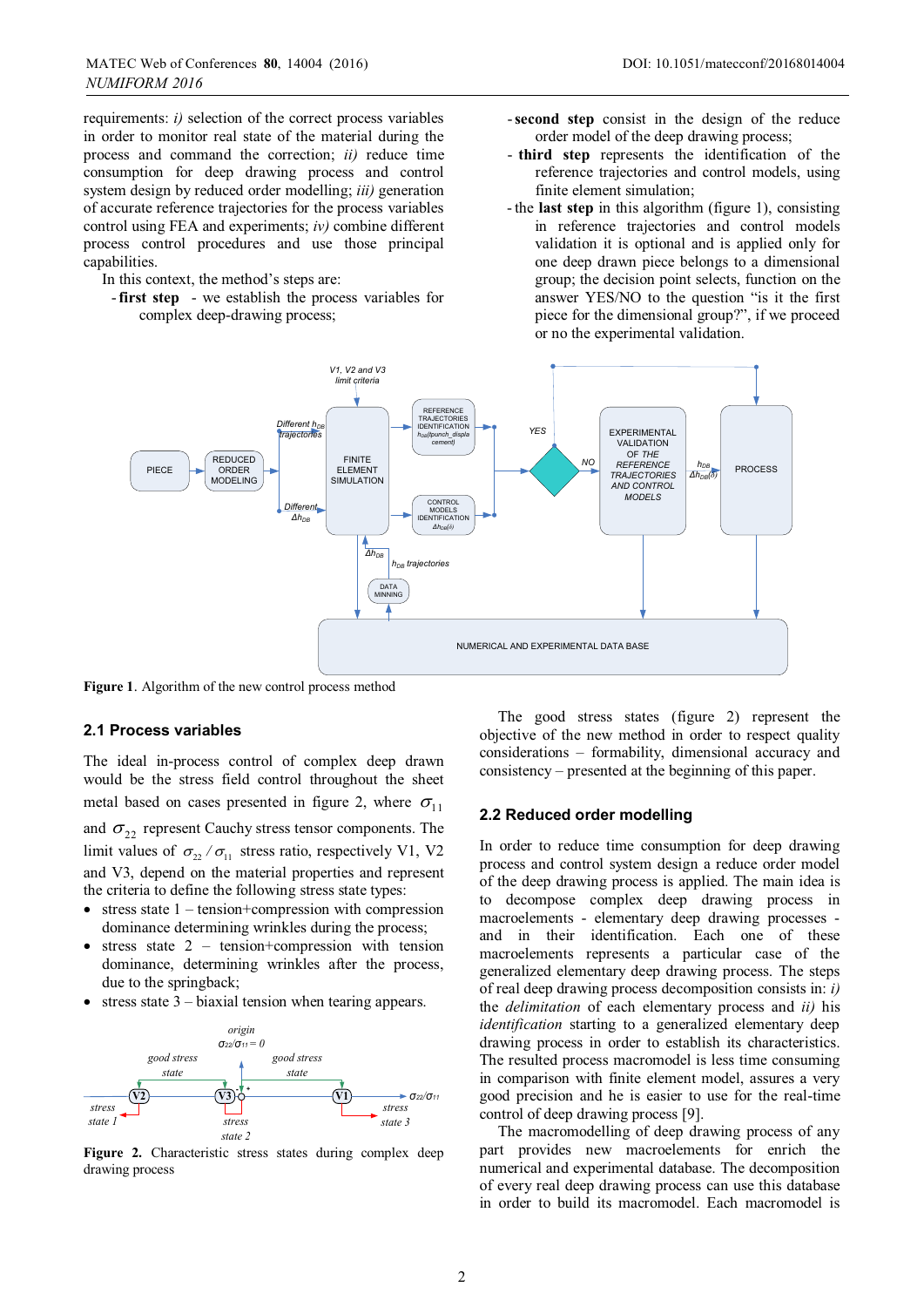characterized by: dimensions, boundaries conditions, reference trajectories, control model. For a large number of macroelements the finite element simulation is performed and the information obtained is also stored in the database.

#### **2.3 Reference trajectories identification**

Therefore, for each of the macroelement in the deep drawing process of the considered piece, from database is selected a situation that is the closest, so far, to the macroelement dimensions, new possible reference trajectories for process parameters are added and, finally FEM simulation is performed.

Analyzing the results obtained on the evolution of stress ratio and considering the limit criteria V1, V2 and V3, the optimal reference trajectory is determined. For example, FEM analysis of macroelement with a nonlinear contour was performing in terms of the following various trajectories (figure 3) of the punch and drawbeads:

- successive action of drawbeads (penetration up to a predefined value and maintain this position until the end of the process) and punch (whose action starts when reaching preset value the depth of drawbeads penetration), considered classical evolution used in deep drawing process;

- simultaneous action of drawbeads and punch with consideration of the various trajectories of drawbeads position.



**Figure 3.** Different trajectories of drawbeads and punch

Numerical simulation results show a differential evolution of the ratio  $\sigma_{22} / \sigma_{11}$  during the forming process, depending on the type of action (simultaneous or



successive) of the drawbeads and punch and its reference trajectory (figure 4).

**Figure 4.** Stress state evolution function drawbead trajectory

From this analysis resulted that in classic case, used so far in deep-drawing processes while the drawbead enters<br>into the material before the punch displacement into the material before the punch displacement starts and remains in this position until the end of the process, there is a substantial critical values exceeding 1.5 of the stress ratio that vary in this case between 2.94742 and -3.26625.

In contrast, when simultaneous action of the punch and drawbead and gradual withdrawal after 50% of the active trajectory of the punch, the stress ratio is between - 0.23 and 0.39 in the case of *DB trajectory a* and between -0.22 and -0.72, if the *DB trajectory b* case is considered. Because the *DB trajectory a* determinate the stress state 2 that can induce wrinkles formation after metal forming process (caused by springback), it follows that the drawbead optimal trajectory is *b* which meet the limit criteria V1, V2 and V3 and also offers a reserve to the stress ratio variation before the loss of material stability.

We demonstrate that among various possible trajectories of drawbead position, we can determine one to meet the limit criteria V1, V2 and V3 and is considered the optimal reference trajectory.

### **2.4 Control model determination**

As previously shown, process variable which will be controlled and particularly will have zero value is δ. This variable is the deviation of real surface of the part from the surface obtained through numerical simulation. If the stress state, characterized by the ratio  $\sigma_{22}/\sigma_{11}$ , is becoming favourable to wrinkles formation, then variable δ will be nonzero and equal with deviation of the current surface of the part from the reference surface generated through numerical simulation. The correction of this deviation is done by a supplementary displacement of the drawbeads,  $\Delta h_{DR}$ , added to the programmed trajectory of its position. If a new deviation  $\delta$  is recorded during deformation process, a new supplementary displacement will be given. The control model of the deformation process will be given by the function  $\Delta h_{DB}(\delta)$ . This relation is determined through numerical simulation with supplementary displacements at different steps along draw beads trajectory.

Finally, this information is transferred to the forming process carrying out an off-line control through programming of the reference trajectories and an on-line control through control models involvement.

A numerical and experimental database is created using the results obtained by numerical simulation, experimental research and from measurements and observations during real processes. It is constantly updated by data obtained from the execution of the actual metal forming process of complex parts.

Exploiting numerical and experimental database is performed by knowledge extraction techniques with aim of updating continuously both the reference trajectories and the process control model.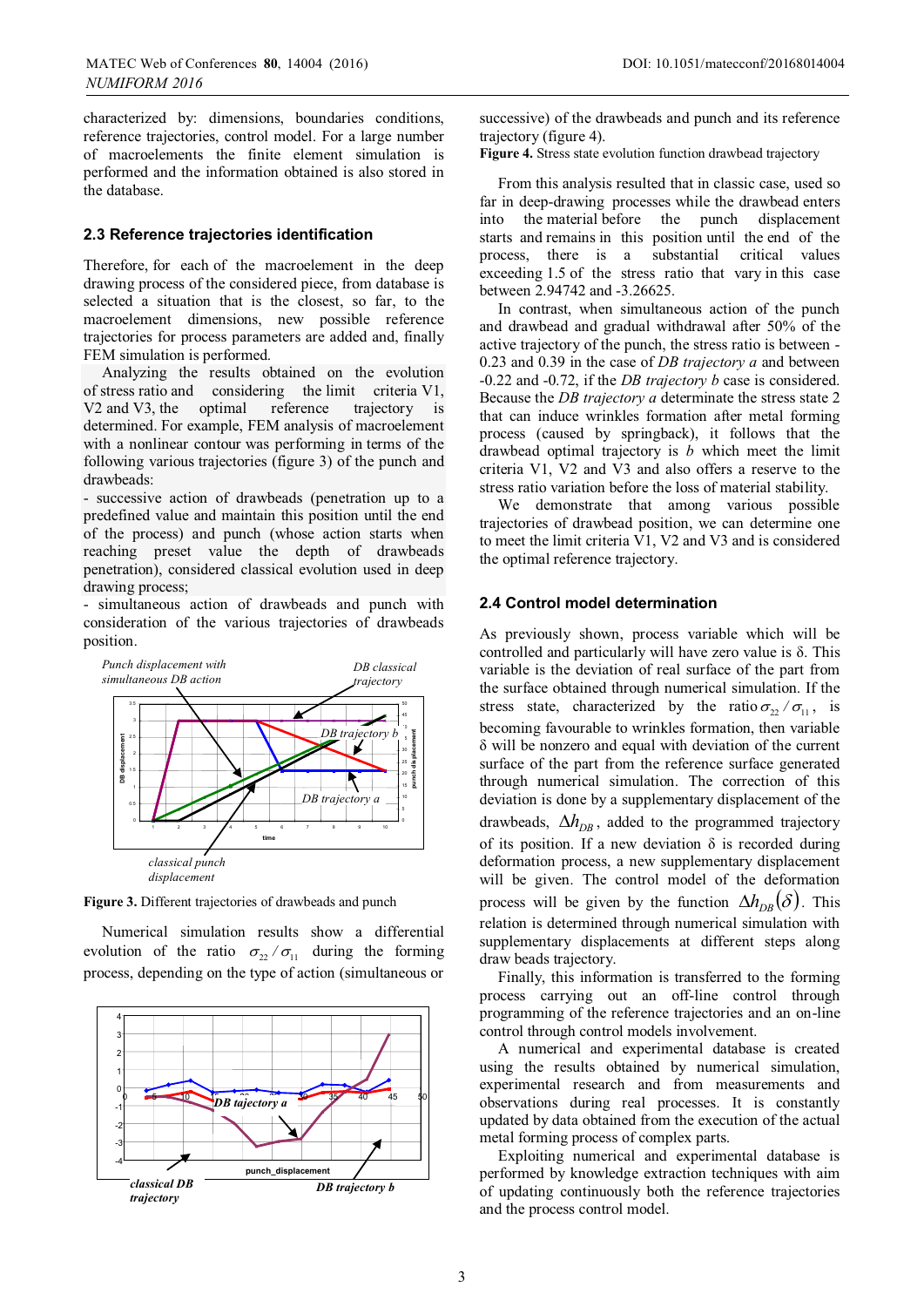#### **2.5 Reference trajectories and control model validation**

We chose between macroelements one that characterizes the most complete the process and the complex stress and strain evolution in the sheet. The macroelement who respect these conditions correspond to the nonlinear contour shape and include drawbeads. In our conception this macroelement represent the reduced order model of the real complex deep drawing process.

It is used to: *i)* validate the proposed method, *ii)* design and validation of metal forming process control model; *iii)* updatation of the database. Using the reduced order model of the complex deep-drawing process lead to reduced time required to its design and control as well as reduced costs for die try out procedure.

The conception of the device used, in this paper, to validate the new method is based on the: *i)* reduced order model of the complex deep drawing process; *ii)* different solutions used by researchers [11 - 15]; *iii)* functions to be assessed – control and monitor of the process variables  $h_{DB}$  and  $\delta$ .

The components of the new proposed device are: *i)* controllable metal forming device (figure 5), *ii)* gear mechanism with ball screws for the control of drawbeds; *iii)* monitoring and controling system of the manipulated process variables – programmed value  $h_{DB}$  and its deviation  $\Delta h_{DB}$  (monitoring and control system of metal forming process using a programable logic controller); *iv)* optical system measurement with machine vision algorithms.



**Figure 5.** Controllable metal forming device

Physical simulation of graded action of the drawbeds, considering the results of FE analysis as above described, was performed considering two different construction of the drawbeds: multiple and single drawbeds. The use of

multiple drawbeds in the methodology proposed in this paper is different from its use proposed by Papaioanu A, Schleich [12, 13], D. Vlahovic [16, 17] and Liewald M. R. [18] in that it is *active* (acting simultaneously with the punch and its position can be adjusted depending on the evolution of monitored parameter  $\delta$ ) and its application is *generalized* for complex shape of parts.

## **3 Results and conclusions**

Experimental researches are performed using the device previously presented, considering different thickness of the blank  $(0.4 \,;\, 0.6 \,;\, 0.8 \,;\, 1 \,;\, mm)$  and conditions of the forming process development (drwbeads maximal penetration, drawbeads and punch reference trajectories identified after the study presented in the chapter 2.3). In figure 6 we present the pieces obtained following these 3 conditions:

a). classical trajectory of drawbeads - penetration up to a predefined value and maintain this position until the end of the process – without in-process control (figure 6.a)

b). reference drawbeads trajectory b, considered optimal after FE analysis, without in-process control (figure 6.b); c). reference drawbeads trajectory b, considered optimal after FE analysis, with in-process control (figure 6.c);

Maximal programed value of drawbeads penetration is 2 mm for a blank thickness of 0.4 mm. It results the following observations :

- piece  $a$  presents wrinkles in the uncontrollable deformed zone during the process and large springback, after the finish of the forming process, in flange zone ;
- piece *b* presents a small level of the wrinkles in the uncontrollable deformed zone during the process and accepted springback of the flange after the forming process finish ;
- piece  $c$  results without wrinkles during the process and springback of the flange after the finish of the forming process.



analyzed zone

#### **Figure 6.** Experimental results

We analyze the deformed shape in the central zone of the free deformable part of the specimen, where the instability of the material is highest, for the considered conditions, as above. This instability is due to the uncontact conditions between the specimen and the tools. In figure below is presented the deformed shape at the end of the process for the studied cases.